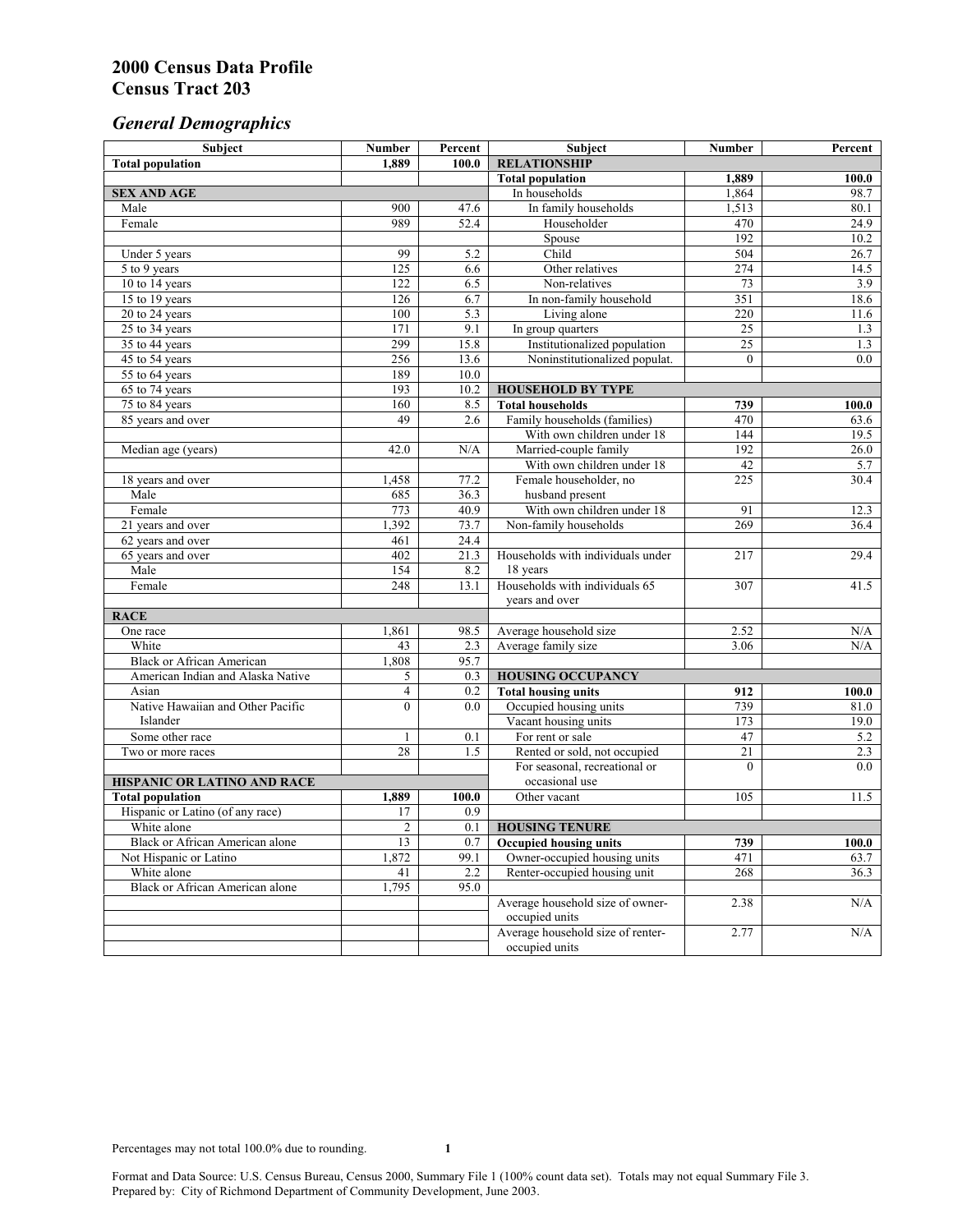### *Social Characteristics*

| <b>Subject</b>                              | <b>Number</b>            | Percent       | <b>Subject</b>                                         | <b>Number</b>    | Percent |
|---------------------------------------------|--------------------------|---------------|--------------------------------------------------------|------------------|---------|
| <b>SCHOOL ENROLLMENT</b>                    | <b>RESIDENCE IN 1995</b> |               |                                                        |                  |         |
| Population 3 years and over enrolled in     | 451                      | 100.0         | Population 5 years and over                            | 1,766            | 100.0   |
| school                                      |                          |               | Same house in 1995                                     | 1,087            | 61.6    |
| Nursery school, preschool                   | 17                       | 3.8           | Different house in the U.S. in                         | 657              | 37.2    |
| Kindergarten                                | 47                       | 10.4          | 1995                                                   |                  |         |
| Elementary school (grades 1-8)              | 262                      | 58.1          | Same county                                            | 517              | 29.3    |
| High school (grades 9-12)                   | 84                       | 18.6          | Different county                                       | 140              | 7.9     |
| College or graduate school                  | 41                       | 9.1           | Same state                                             | 104              | 5.9     |
|                                             |                          |               | Different state                                        | 36               | 2.0     |
| <b>EDUCATIONAL ATTAINMENT</b>               |                          |               | Elsewhere in 1995                                      | 22               | 1.2     |
| Population 25 years and over                | 1,273                    | 100.0         |                                                        |                  |         |
| Less than 9 <sup>th</sup> grade             | 228                      | 17.9          | NATIVITY AND PLACE OF BIRTH                            |                  |         |
| $9th$ to $12th$ grade, no diploma           | 398                      | 31.3          | <b>Total population</b>                                | 1,869            | 100.0   |
| High school graduate (includes equivalency) | 352                      | 27.7          | Native                                                 | 1.846            | 98.8    |
| Some college, no degree                     | 143                      | 11.2          | <b>Born</b> in United States                           | 1,846            | 98.8    |
| Associate degree                            | 24                       | 1.9           | State of residence                                     | 1,568            | 83.9    |
| Bachelor's degree                           | 68                       | 5.3           | Different state                                        | 278              | 14.9    |
| Graduate or professional degree             | 60                       | 4.7           | Born outside United States                             | $\mathbf{0}$     | $0.0\,$ |
| Percent high school graduate or higher      | 50.8%                    | N/A           | Foreign born                                           | 23               | 1.2     |
| Percent bachelor's degree or higher         | 10.1%                    | N/A           | Entered 1990 to March 2000                             | 15               | 0.8     |
|                                             |                          |               | Naturalized citizen                                    | 8                | 0.4     |
| <b>MARITAL STATUS</b>                       |                          |               | Not a citizen                                          | 15               | 0.8     |
| Population 15 years and over                | 1,443                    | 100.0         |                                                        |                  |         |
| Never married                               | 562                      | 38.9          | <b>REGION OF BIRTH OF FOREIGN BORN</b>                 |                  |         |
| Now married, not including separated        | 362                      | 25.1          | Total (excluding born at sea)                          | 23               | 100.0   |
| Separated                                   | 112                      | 7.8           | Europe                                                 | $\overline{0}$   | 0.0     |
| Widowed                                     | 241                      | 16.7          | Asia                                                   | $\overline{0}$   | 0.0     |
| Female                                      | 183                      | 12.7          | Africa                                                 | 23               | 100.0   |
| Divorced                                    | 166                      | 11.5          | Oceania                                                | $\Omega$         | 0.0     |
| Female                                      | 89                       | 6.2           | Latin America                                          | $\boldsymbol{0}$ | 0.0     |
|                                             |                          |               | Northern America                                       | $\theta$         | 0.0     |
| <b>GRANDPARENTS AS CAREGIVERS</b>           |                          |               |                                                        |                  |         |
| Grandparent living in household with        | 84                       | 100.0         | <b>LANGUAGE SPOKEN AT HOME</b>                         |                  |         |
| one or more own grandchildren under 18      |                          |               | Population 5 years and over                            | 1,766            | 100.0   |
| years                                       | 42                       |               | English only                                           | 1,752            | 99.2    |
| Grandparent responsible for grandchildren   |                          | 50.0          | Language other than English<br>Speak English less than | 14<br>$\theta$   | 0.8     |
|                                             |                          |               | "very well"                                            |                  | 0.0     |
| <b>VETERAN STATUS</b>                       |                          |               | Spanish                                                | 14               | 0.8     |
| Civilian population 18 years and over       | 1,374<br>143             | 100.0         |                                                        | $\theta$         |         |
| Civilian veterans                           |                          | 10.4          | Speak English less than<br>"very well"                 |                  | 0.0     |
| <b>DISABILITY STATUS OF THE CIVILIAN</b>    |                          |               | Other Indo-European                                    | $\theta$         | 0.0     |
| NONINSTITUTIONALIZED POPULATION             | languages                |               |                                                        |                  |         |
| Population 5 to 20 years                    | Speak English less than  | $\mathbf{0}$  | 0.0                                                    |                  |         |
| With a disability                           | 441<br>67                | 100.0<br>15.2 | "very well"                                            |                  |         |
| Population 21 to 64 years                   | 918                      | 100.0         | Asian and Pacific Island                               | $\theta$         | 0.0     |
| With a disability                           | 292                      | 31.8          | languages                                              |                  |         |
| Percent employed                            | 57.9%                    | N/A           | Speak English less than                                | $\mathbf{0}$     | 0.0     |
| No disability                               | 626                      | 68.2          | "very well"                                            |                  |         |
| Percent employed                            | 62.5%                    | N/A           | Other Languages                                        | $\boldsymbol{0}$ | $0.0\,$ |
| Population 65 years and over                | 382                      | 100.0         | Speak English less than                                | $\mathbf{0}$     | 0.0     |
| With a disability                           | 270                      | 50.3          | "very well"                                            |                  |         |

Format and Data Source: U.S. Bureau of the Census, Census 2000, Summary File 3 (sample data set). Totals may not equal Summary File 1 due to sampling.

Prepared by: City of Richmond Department of Community Development, June 2003.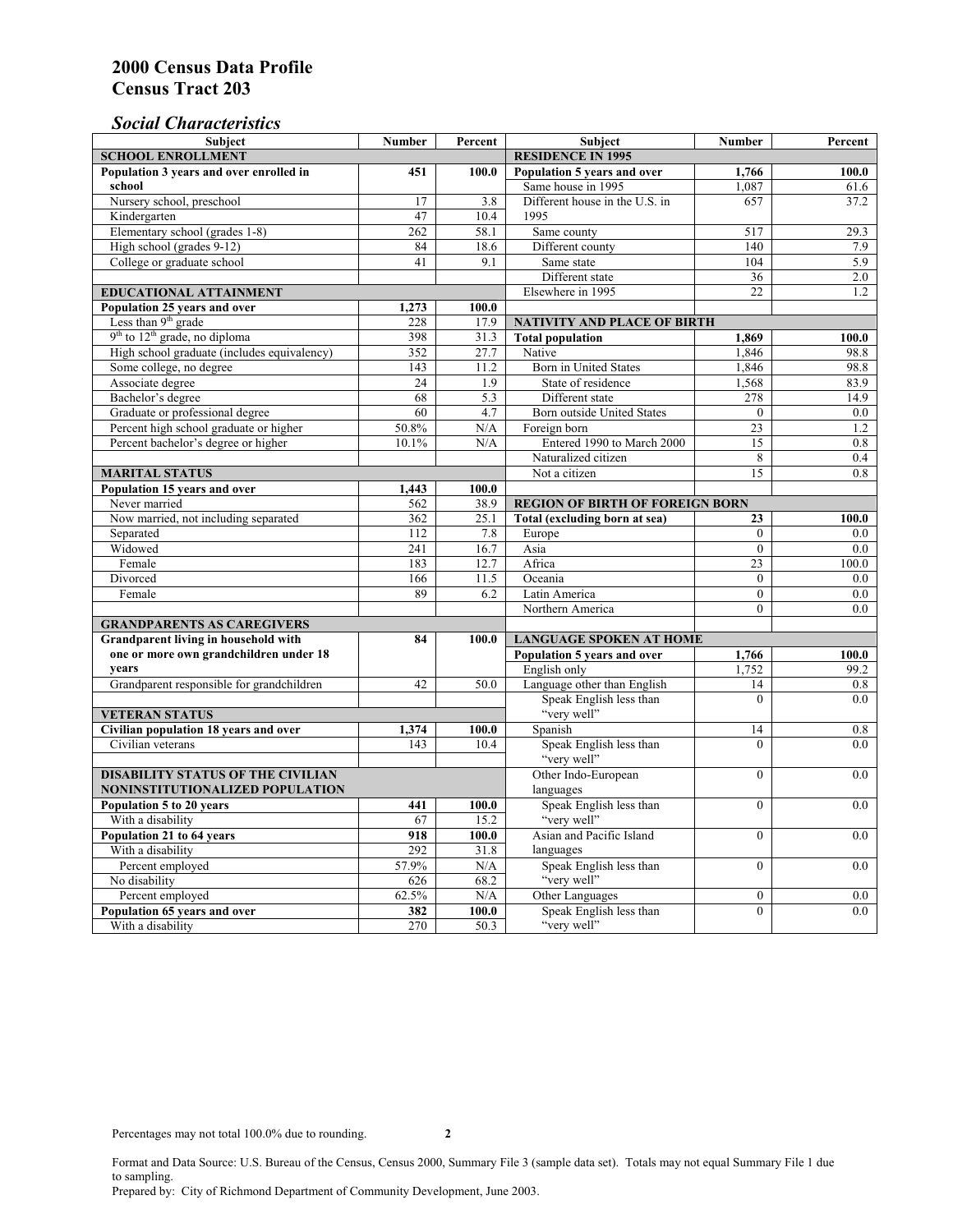#### *Economic Characteristics*

| Subject                                                        | <b>Number</b>    | Percent       | Subject                              | <b>Number</b>    | Percent          |
|----------------------------------------------------------------|------------------|---------------|--------------------------------------|------------------|------------------|
| <b>EMPLOYMENT STATUS</b>                                       |                  |               | <b>INCOME IN 1999</b>                |                  |                  |
| Population 16 years and over                                   | 1,415            | 100.0         | <b>Households</b>                    | 730              | 100.0            |
| In labor force                                                 | 718              | 50.7          | Less than \$10,000                   | 135              | 18.5             |
| Civilian labor force                                           | 718              | 50.7          | \$10,000 to \$14,999                 | 76               | 10.4             |
| Employed                                                       | 637              | 45.0          | \$15,000 to \$24,999                 | 132              | 18.1             |
| Unemployed                                                     | 81               | 5.7           | \$25,000 to \$34,999                 | 95               | 13.0             |
| Percent of civilian labor force                                | 11.3%            | N/A           | \$35,000 to \$49,999                 | 126              | 17.3             |
| <b>Armed Forces</b>                                            | $\mathbf{0}$     | 0.0           | \$50,000 to \$74,999                 | 152              | 20.8             |
| Not in labor force                                             | 697              | 49.3          | \$75,000 to \$99,999                 | 8                | 1.1              |
| Females 16 years and over                                      | 815              | 100.0         | \$100,000 to \$149,999               | $\mathfrak z$    | 0.4              |
| In labor force<br>Civilian labor force                         | 396              | 48.6          | \$150,000 to \$199,999               | 3                | 0.4              |
|                                                                | 396              | 48.6          | \$200,000 or more                    | $\mathbf{0}$     | 0.0<br>N/A       |
| Employed<br>Own children under 6 years                         | 367<br>131       | 45.0<br>100.0 | Median household income (dollars)    | 26,667           |                  |
| All parents in family in labor force                           | 96               | 73.3          | With earnings                        | 518              | 71.0             |
|                                                                |                  |               | Mean earnings (dollars)              | 32,230           | N/A              |
| <b>COMMUTING TO WORK</b>                                       |                  |               | With Social Security income          | 304              | 41.6             |
| Workers 16 years and over                                      | 601              | 100.0         | Mean Social Security income          | 9,393            | N/A              |
| Car, truck, or van – drove alone                               | 314              | 52.2          | (dollars)                            |                  |                  |
| Car, truck, or $van$ – carpooled                               | 114              | 19.0          | With Supplemental Security income    | 65               | 8.9              |
| Public transportation (including taxicab)                      | $\overline{115}$ | 19.1          | Mean Supplemental Security           | 5,886            | N/A              |
| Walked                                                         | 46               | 7.7           | income (dollars)                     |                  |                  |
| Other means                                                    | $\boldsymbol{0}$ | 0.0           | With public assistance income        | 49               | 6.7              |
| Worked at home                                                 | $\overline{12}$  | 2.0           | Mean public assistance income        | 1,502            | N/A              |
| Mean travel time to work (minutes)                             | 23.7             | N/A           | (dollars)                            |                  |                  |
|                                                                |                  |               | With retirement income (dollars)     | 187              | 25.6             |
| Employed civilian population 16 years and over                 | 637              | 100.0         | Mean retirement income (dollars)     | 10,677           | N/A              |
| <b>OCCUPATION</b>                                              |                  |               |                                      |                  |                  |
| Management, professional, and related occupations              | 95               | 14.9          | <b>Families</b>                      | 466              | 100.0            |
| Service occupations                                            | 226              | 35.5          | Less than \$10,000                   | 42               | 9.0              |
| Sales and office occupations                                   | 128              | 20.1          | \$10,000 to \$14,999                 | 44               | 9.4              |
| Farming, fishing, and forestry occupations                     | $\boldsymbol{0}$ | 0.0           | \$15,000 to \$24,999                 | 102              | 21.9             |
| Construction, extraction, and maintenance                      | 16               | 2.5           | \$25,000 to \$34,999                 | 76               | 16.3             |
| occupations                                                    |                  |               | \$35,000 to \$49,999                 | 52               | 11.2             |
| Production, transportation, and material moving                | 172              | 27.0          | \$50,000 to \$74,999                 | 144              | 30.9             |
| occupations                                                    |                  |               | \$75,000 to \$99,999                 | 3                | 0.6              |
|                                                                |                  |               | \$100,000 to \$149,999               | $\mathbf{0}$     | 0.0              |
| <b>INDUSTRY</b>                                                |                  |               | \$150,000 to \$199,999               | 3                | 0.6              |
| Agriculture, forestry, fishing and hunting, and                | $\boldsymbol{0}$ | 0.0           | \$200,000 or more                    | $\mathbf{0}$     | 0.0              |
| mining                                                         |                  |               | Median family income (dollars)       | 30,962           | N/A              |
| Construction                                                   | 21               | 3.3           |                                      |                  |                  |
| Manufacturing                                                  | 54               | 8.5           | Per capita income (dollars)          | 12,140           | N/A              |
| Wholesale trade                                                | 13               | $2.0$         | <b>Median earnings (dollars)</b>     |                  |                  |
| Retail trade                                                   | 36<br>50         | 5.7           | Male full-time, year-round workers   | 30.767           | N/A              |
| Transportation and warehousing, and utilities                  |                  | 7.8           | Female full-time, year-round workers | 20,045           | N/A              |
| Information<br>Finance, insurance, real estate, and rental and | 17<br>39         | 2.7<br>6.1    |                                      | Number           | Percent          |
| leasing                                                        |                  |               |                                      | below<br>poverty | below<br>poverty |
| Professional, scientific, management,                          | 71               | 11.1          | Subject                              | level            | level            |
| administrative, and waste management services                  |                  |               | <b>POVERTY STATUS IN 1999</b>        |                  |                  |
| Educational, health and social services                        | 177              | 27.8          | <b>Families</b>                      | 66               | 14.2             |
| Arts, entertainment, recreation, accommodation and             | 78               | 12.2          | With related children under 18 years | 45               | 19.3             |
| food services                                                  |                  |               | With related children under 5 years  | 27               | 28.1             |
| Other services (except public administration)                  | 57               | 8.9           | Families with female householder, no | 50               | 19.6             |
| Public Administration                                          | 24               | 3.8           | husband present                      |                  |                  |
|                                                                |                  |               | With related children under 18 years | 36               | 25.2             |
| <b>CLASS OF WORKER</b>                                         |                  |               | With related children under 5 years  | 18               | 35.3             |
| Private wage and salary workers                                | 492              | 77.2          | <b>Individuals</b>                   | 388              | 21.3             |
| Government workers                                             | 107              | 16.8          | 18 years and over                    | 263              | 19.5             |
| Self-employed workers in own not incorporated                  | 38               | 6.0           | 65 years and over                    | 74               | 19.4             |
| business                                                       |                  |               | Related children under 18 years      | 125              | 26.4             |
| Unpaid family workers                                          | $\overline{0}$   | 0.0           | Related children 5 to 17 years       | 99               | 26.7             |
|                                                                |                  |               | Unrelated individuals 15 years and   | 128              | 31.5             |
|                                                                |                  |               | over                                 |                  |                  |

Percentages may not total 100.0% due to rounding. **3** 

Format and Data Source: U.S. Bureau of the Census, Census 2000, Summary File 3 (sample data set). Totals may not equal Summary File 1 due to sampling.

Prepared by: City of Richmond Department of Community Development, June 2003.